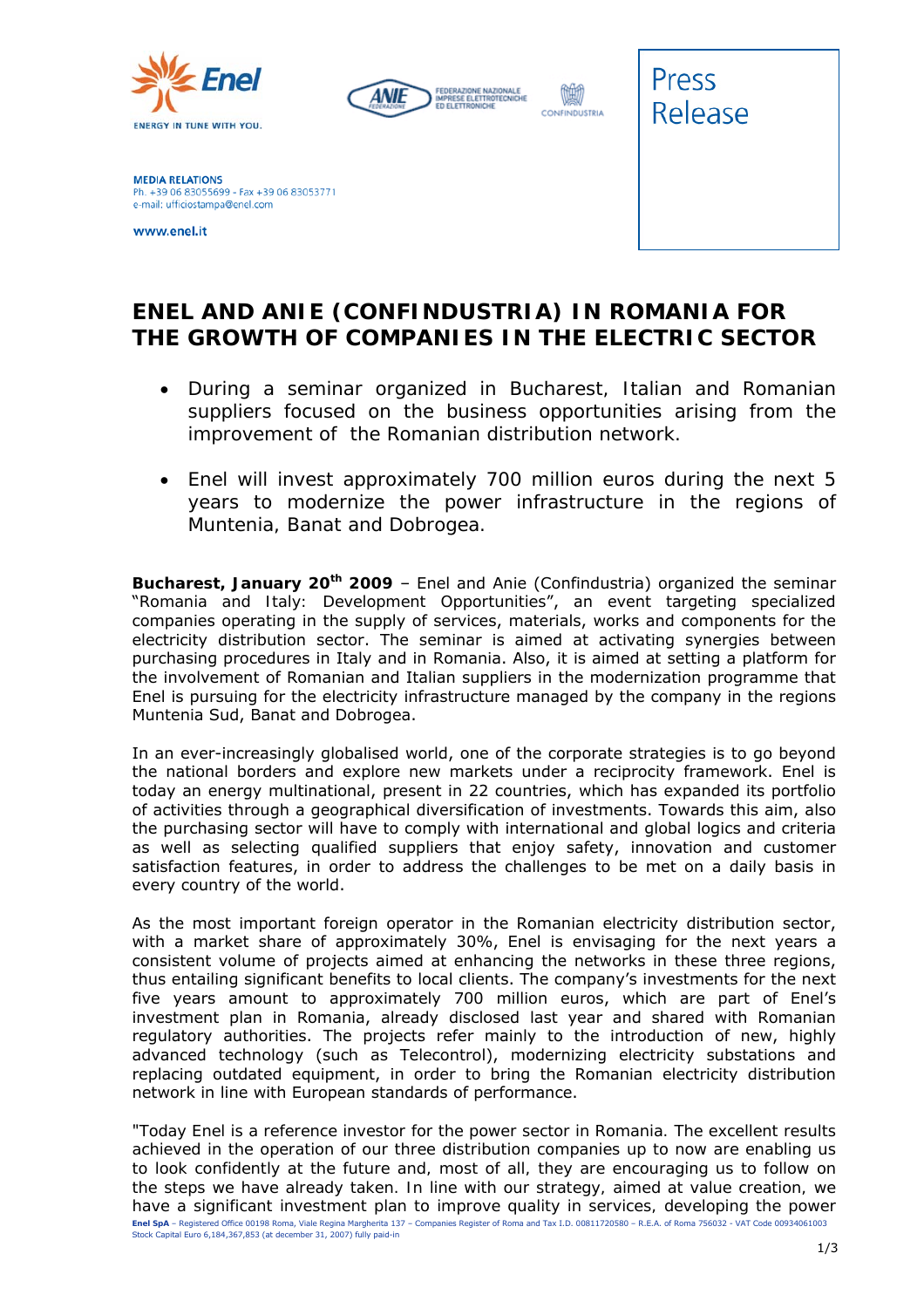





*network for the benefit of our customers and, in the medium to long run, achieving an integrated position in the Romanian value chain. Today is a moment for gathering and of constructive comparison that shows Enel's keenness on the efficiency and the opportunities that may arise from a synergic approach with the world of suppliers.*" Commented Carlo Tamburi, Head of Enel's International Department.

The seminar was attended by the Romanian Secretary of State for Energy, Mr. Tudor Serban, the Italian Ambassador, Mr. Mario Cospito, representatives of Romanian and Italian business associations, as well as over 100 specialized companies from Romania and Italy.

"*The meeting, organized by Enel, is aimed at highlighting the multinational approach strategy that the company and its Procurement Department are developing and that will be one of the key features of the success in the future of the global energy market. The recent crisis but also globalisation are forcing us to look at markets under a new light and without barriers, in order to ensure better services to the community. This means, for our company, to rely on suppliers helping us every day to innovate and be competitive, whilst respecting and safeguarding our values, with particular attention paid to safety at work. In this respect, Romania represents the first country where we are paving a way to compare and study the various opportunities and we will follow this road in all 22 countries where Enel is present*." Commented Antonio Cardani, Head of Enel's Purchasing Department.

*"On behalf of all partner companies, I believe it is a duty to express my satisfaction on all the investments that Enel has decided to undertake in Romania. I am sure that these investments, which have been planned in order to modernize such an important feature of the Romanian power system, will represent for the Italian companies operating in the country an internal incentive to develop quality of their production, therefore also investing in R&D and in qualified staff. If at the beginning of Italian investments in Romania what had been evaluated was, most of all, the competitive advantage arising from lower labour costs, today the evaluation is characterized, undoubtedly, by a guidance which goes more towards the acquisition of market shares also in high-tech sectors related to the inevitable investments which will have to be made in such a rapidly-growing country: railroads, electricity, renewable sources, telecom connections, etc." Said Guidalberto Guidi, President of ANIE Confindustria.* 

*"Our investment plan for the Romanian distribution network targets a significant improvement in the quality of service for our clients, with a reduction of blackouts duration in the medium term. Furthermore, we believe that such level of investment in new infrastructure will definitely bring long-term benefits for the Romanian economic system, and be a measure in the direction of alleviating the impact of the global financial crisis over Romania. In order to do so it is also important that the investment plan offers fall-out business opportunities for the supply companies in this sector, creating growth as well as fostering employment in our suppliers and within the economic system. Today's event is a step ahead for this purpose, having a focus also on transparency rules and local legal regulations." commented Matteo Codazzi, Chairman of Enel Romania.* 

The seminar also proved to be a framework to encourage bilateral co-operation between Romanian and Italian companies, as speakers analysed issues such as the features and opportunities of the Romanian economic system, the procedures to start business in